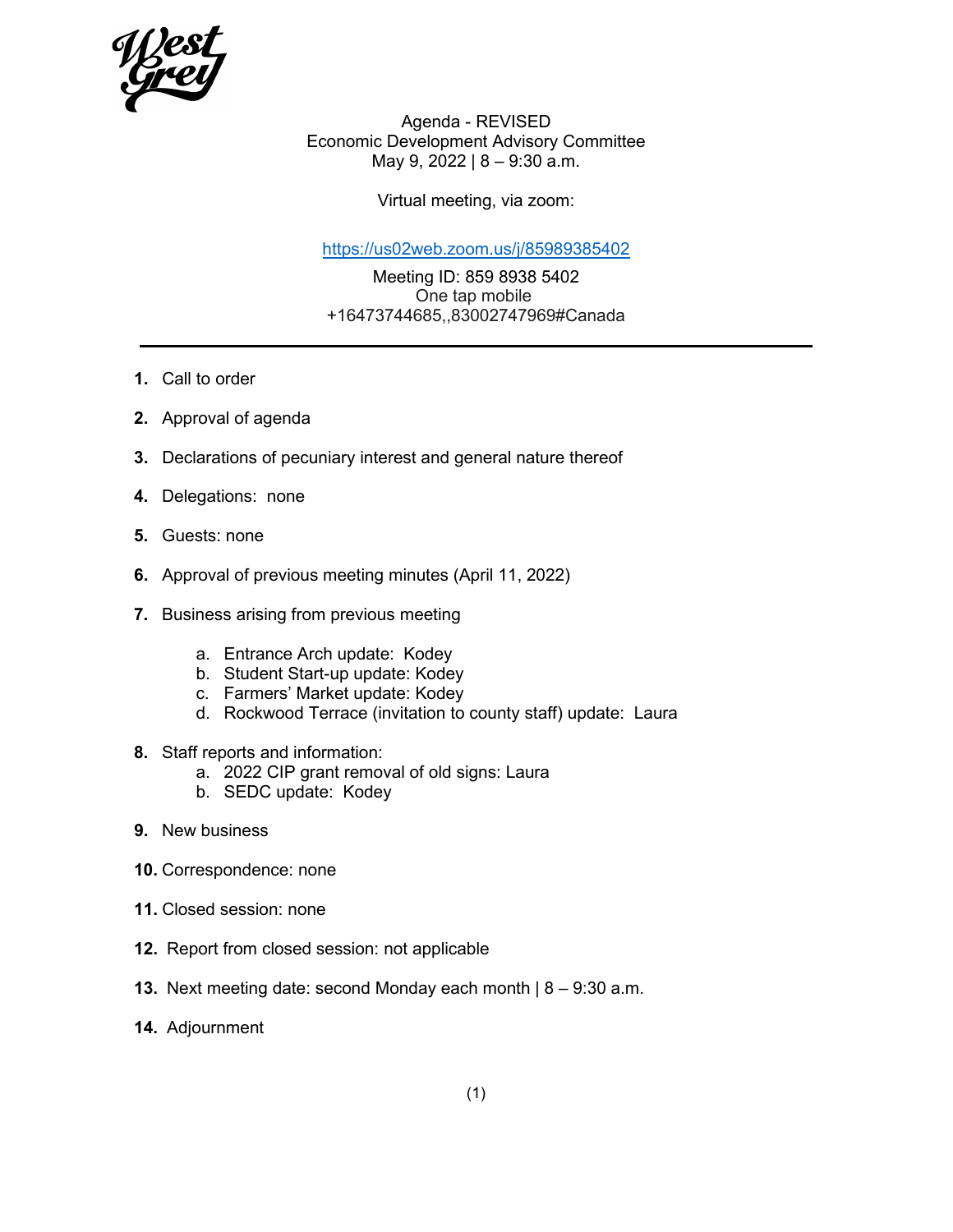

## **Minutes**

West Grey Economic Development Advisory Committee Monday, April 11, 2022, 8:00 am – 9:30 am Virtual meeting, via Zoom

Members present:

Chair Steve Morel, Kerri Eady, Hazel Pratt, Deputy Mayor Tom Hutchinson, Councillor Doug Hutchinson, Councillor Stephen Townsend, Elizabeth MacKenzie, Darrin Patey, Michelle Patey, Paul MacDonald

Members absent: Andrew Lawrence

Staff present:

Kodey Hewlett Corporate & Community Initiatives Officer, Laura Johnston CAO, Lorelie Spencer Manager of Planning and Development

- **1. Call to Order** by Chair S. Morel at 8:04 a.m.
- **2. Approval of Agenda** Moved by H. Pratt, seconded by M. Patey, carried
- **3. Declaration of Pecuniary Interest and general nature thereof** M. Patey, regarding Item 8(b).
- **4. Delegations:** none
- **5. Guests:** 
	- a. Jamie Doherty, Saugeen Economic Development Corporation and Saugeen Connects – unable to attend, conflict with meeting dates. Report by K. Hewlett regarding Saugeen Connects in 8.c.
- **6. Approval of Previous Meeting Minutes** (March 21, 2022) Motion by H. Pratt, seconded by M. Patey to approve the previous meeting minutes.
- **7. Business Arising from previous meeting** Update from EDAC member E. MacKenzie who is an entrepreneur participant in webinar series of Advancing Women Economically (AWE) hosted by Saugeen Economic Development. Nine participants found the time for webinar participation not accommodating, creating barriers to participation. Webinar is now recorded and available on-line making the program very helpful and user-friendly.

## **8. Ongoing business**

a. 2021 CIP tally (L. Spencer) spreadsheet presented to show 26 applications approved in 2021, most projects completed with some open files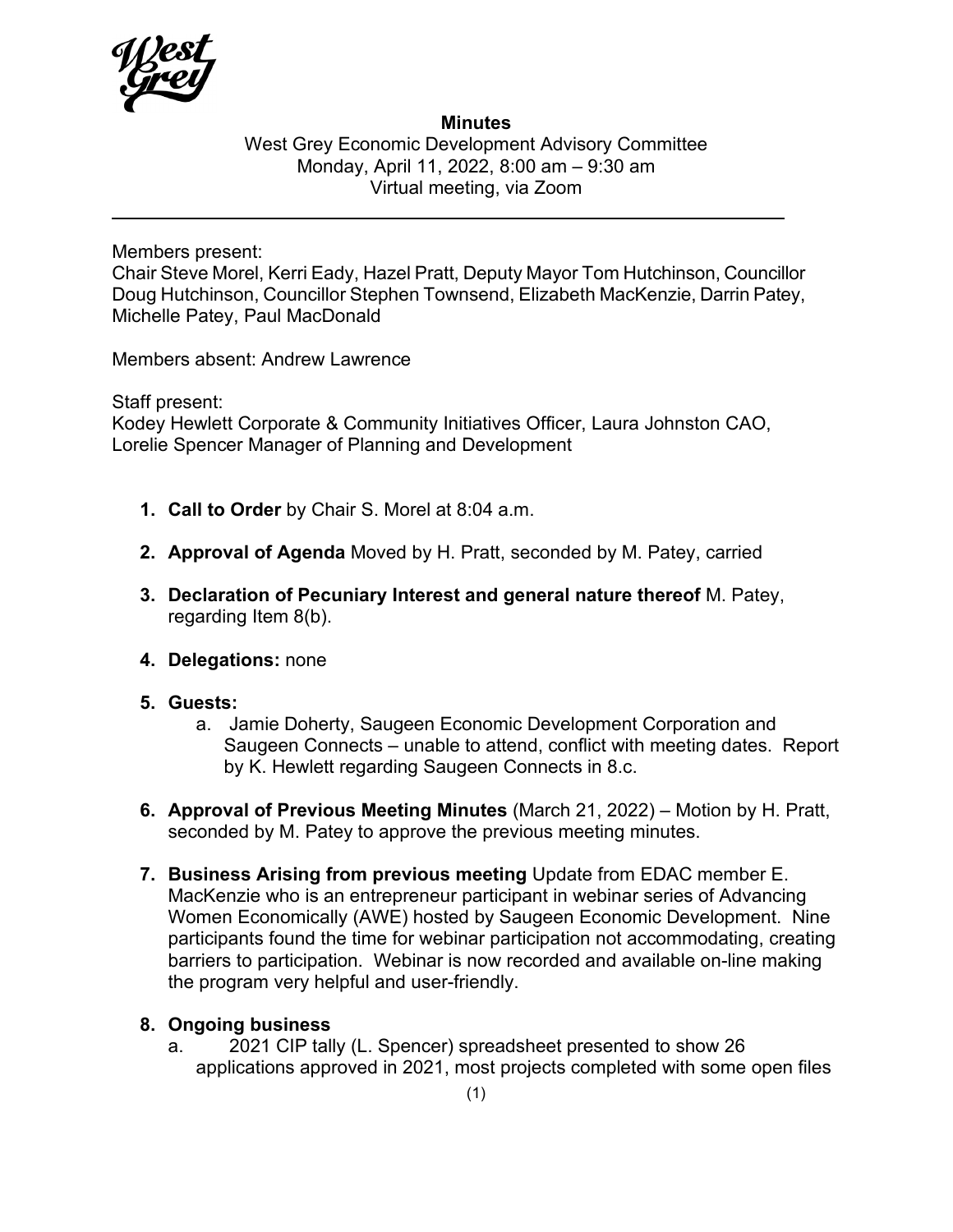(2) December 17, 2019

due to contractor availability, almost \$389,000 construction value to community improvement with project work completed mostly by West Grey service/construction businesses. Spreadsheet unable to be posted to the public, however suggestion from K. Eady for consideration for municipal website map posted with pop-up information about CIP completed projects. Suggestion will be shared with Grey County for assistance. 2022 CIP has five approved applications presently.

- b. Entrance Arch D. Patey provided mock-up proposal for discussion and consideration for entrance arches to municipal settlement areas. Discussion regarding large trucks height restrictions with MTO and diversion of large trucks from downtown cores may improve noise issues and congestion. Motion by H. Pratt, seconded by E. MacKenzie, carried, supporting municipal staff's proposal to research further and report back.
- c. Saugeen Economic Development Corporation and Saugeen Connects: Student Start-Up Program (summer company) (K. Hewlett) Current program in partnership with Saugeen Connects and municipality, to provide start-up funds, training, and support sponsorship for youth (age 15-18) businesses for Summer 2022
- d. Citizen enquiry: Farmers' Market (K. Hewlett) Request to West Grey to support start-up of Farmers' Market in Durham with suggestions of Riverside Park in Durham or Municipal Office parking lot for summer 2022 or 2023. Discussion that this would be great for tourism and downtown business support for Durham and Neustadt settlement areas to start with. Suggestion location for Neustadt at Mill parking lot. Considerations to ensure safety, access and possible washroom facilities. K. Hewlett has a follow-up meeting with the market organizers and will report back to EDAC members.
- e. Rockwood Terrace redevelopment (L. Johnston) Grey County has plans in place for new LTC and Assisted Living building construction with courtyard/village square with proposed footprint of 18-20,000 square feet for possible services/retail businesses, circle of care including seniors' recreation programming space, library and multigenerational use. L. Johnston will invite Grey County economic development staff to future meeting to provide more information.
- f. Membership adjustment request from Andrew Lawrence (L. Johnston) Andrew requests membership withdrawal from EDAC due to availability but may be available for future appointment consideration. Bylaw adjustment will be made to reflect that.
- **9. New Business** none
- **10.Correspondence**  none
- **11. Next Meeting** Monday May 9, 2022 at 8:00-9:30 am